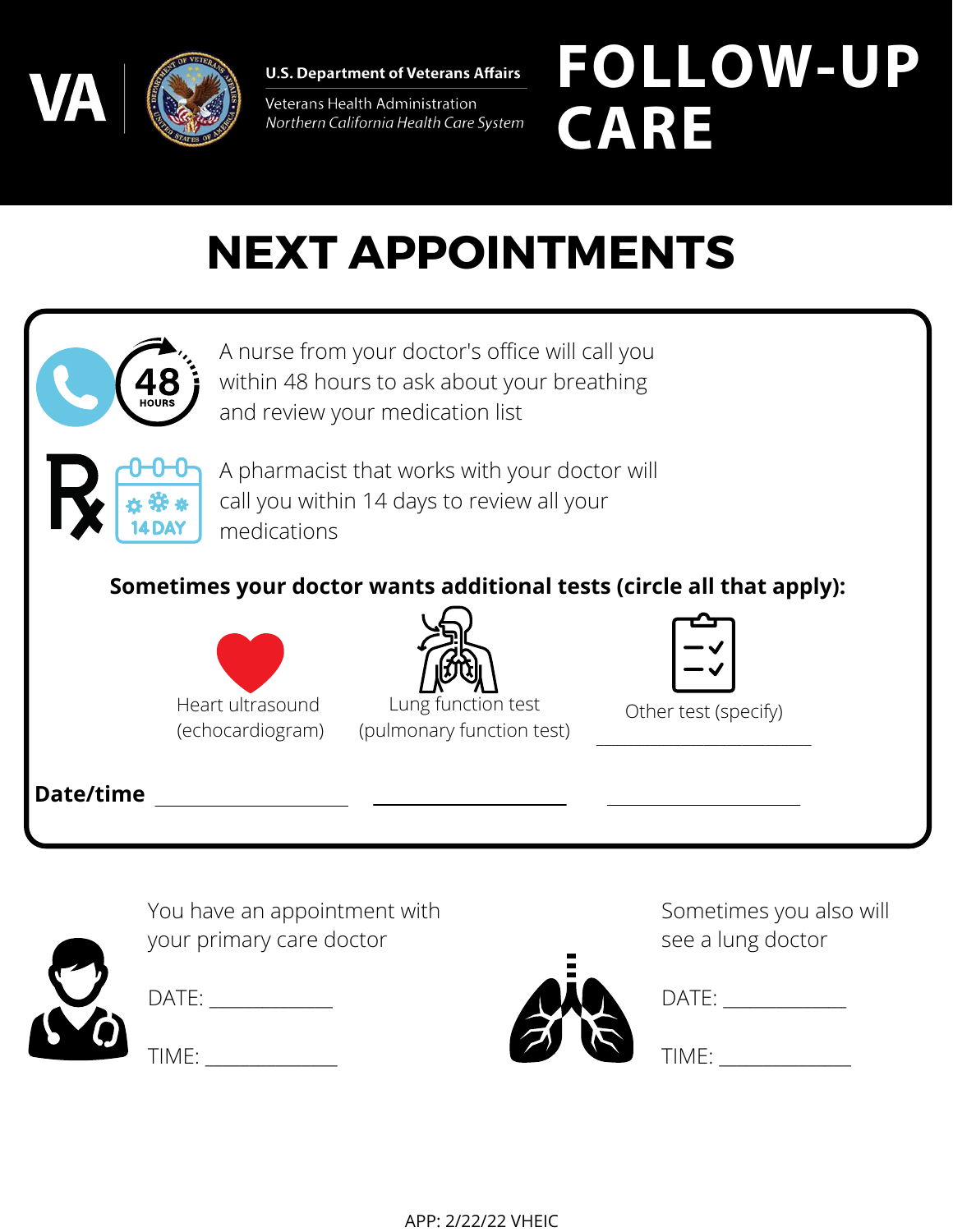

Veterans Health Administration Northern California Health Care System

## **TRUSTED COPD RESOURCES**

#### **COPD Foundation**



**Scan me using your phone camera**



QC

**Breathing Techniques**



**COPD Frequently asked questions**

www.copdfoundation.org

(search for COPD)

#### **Krames Online**





**Using an inhaler and other videos In Krames Online VIDEO LIBRARY**

[http://vanortherncalifornia.kramesonline](http://vanortherncalifornia.kramesonline.com/) [.com](http://vanortherncalifornia.kramesonline.com/)

(search for COPD)



**COPD Topics**

**American Thoracic**



www.thoracic.org (search for COPD)





**Using Oxygen**





APP: 2/22/22 VHEIC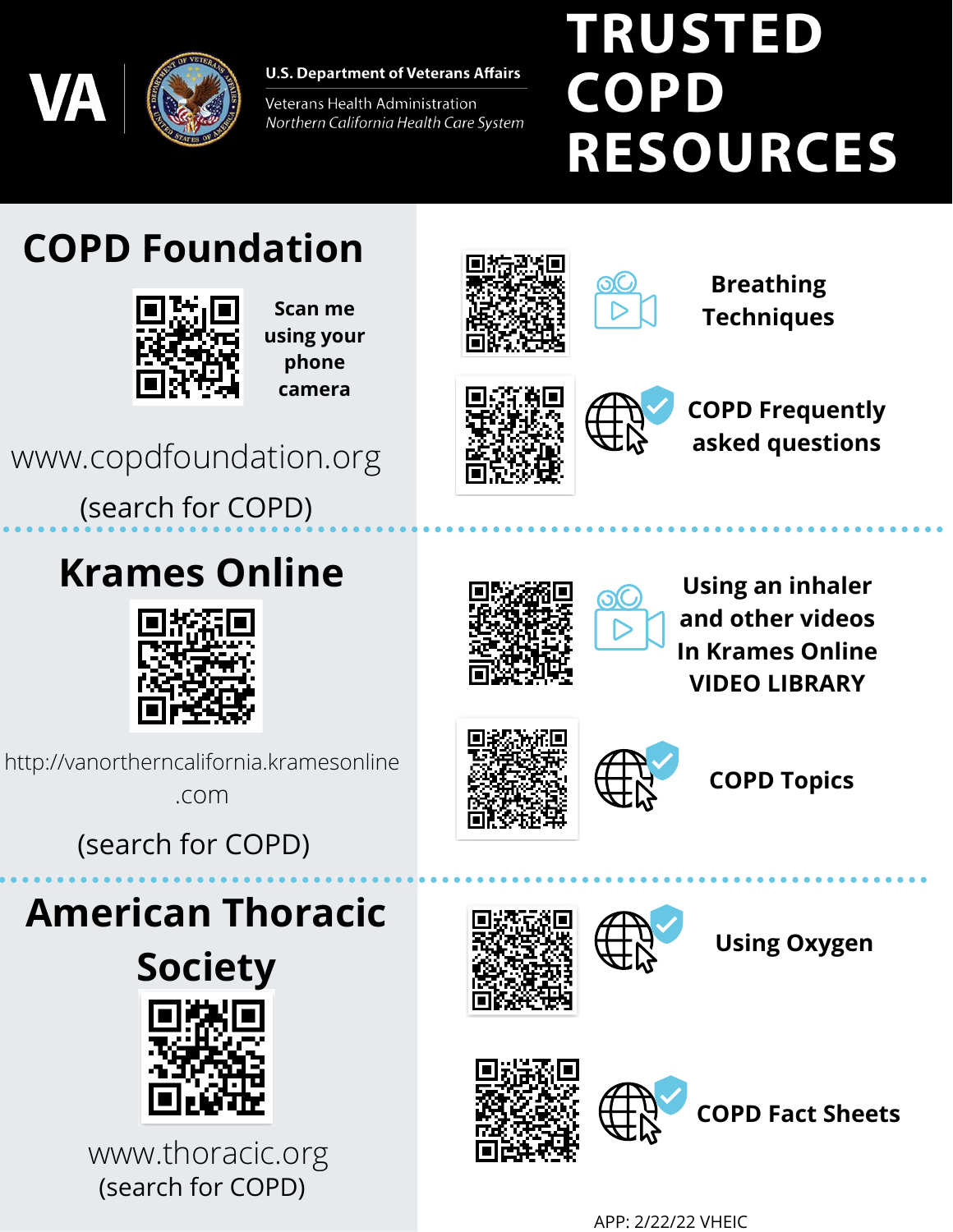

Veterans Health Administration Northern California Health Care System

## **TOOLS TO QUIT SMOKING**

Ready to make a change? The VA offers several ways to help you quit smoking





**You can also get medical help. Ask you doctor or pharmacist about:**

Medications to stop cravings Nicotine replacement

Call Vets Connect to make appointment to quit smoking: 1-800-382-8387

APP: 2/22/22 VHEIC